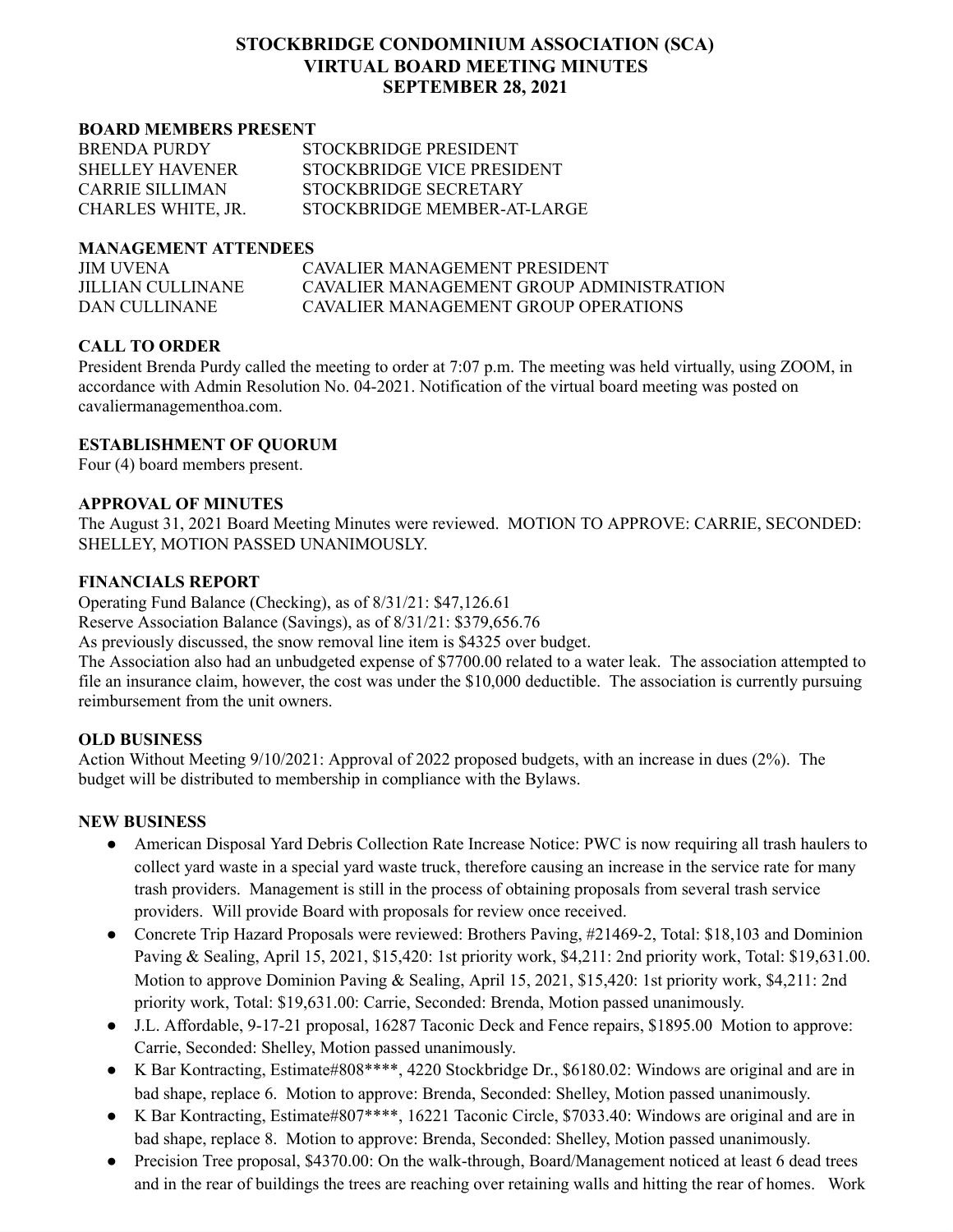can be completed within 3 weeks from receiving signed proposal. Motion to approve: Brenda, Seconded: Shelley, Motion passed unanimously.

- World Cleaning & Restoration,  $9/21/2021$  Proposal, 4247, 4214, 16254, \$1950.00: Fix leak from window, remove/replace front door trim with PVC, and remove/replace storage door. Motion to approve: Shelley, Seconded: Brenda, Motion passed unanimously.
- World Cleaning & Restoration, 9/21/2021 Proposal, 16221 and 16209 Door proposal, \$3350.00. Motion to approve: Shelley, Seconded: Charles, Motion passed unanimously.
- World Cleaning & Restoration,  $9/20/2021$  Proposal, Power washing: Front and sides of buildings are included. Are the steps? Management to ask and let Board know.
- There was discussion regarding establishing the Elections Committee and setting the 2020/2021 Annual Meeting date.
	- The Elections Committee is to be formed 90 days prior to the Annual Meeting and shall consist of a member of the Board whose term is not then expiring and at least two other Unit Owners.
	- The Elections Committee shall develop election procedures and administer such procedures as are approved by the Board.
	- It was explained that due to several reasons (Covid-19, Delta variant, an inability to hold an in-person meeting until an Elections Committee was established per the guidelines, Shelley not being at the September board meeting to accept her position on the Elections Committee as the only board member whose term is not up for election), the Board is scheduling the 2020/2021 Annual Meeting for January 4, 2022 at 7pm at the Ferlazzo Building, with Zoom being a backup option if the Ferlazzo Building is unavailable.
	- **●** The only Board Member whose term is not expiring is Shelley Havener, appointed as Chairman.
	- Members in attendance (7 total) were asked to volunteer to participate on the Elections Committee (5 member committee) with three members volunteering: Brenda Purdy, Carrie Silliman, and Samantha Sherman.
	- Management will send an email to the volunteers to set up a meeting to establish the election procedures.

Executive Session - to discuss matters involving violations of the rules and regulations

- MOTION TO GO INTO EXECUTIVE SESSION AT 7:57PM: BRENDA, SECONDED: CARRIE, MOTION PASSED UNANIMOUSLY.
- MOTION TO COME OUT OF EXECUTIVE @ 8:32PM: SHELLEY, SECONDED: BRENDA, MOTION PASSED UNANIMOUSLY.

Return to Regular Session from Executive Session

- UNIT 005F: Motion to approve repairs for Unit 005F, in the amount of \$1425.00: BRENDA, Seconded: CARRIE, Motion passed unanimously.
- Motion to deny tenant towing reimbursement: SHELLEY, Seconded: BRENDA, Motion passed unanimously.
- Motion to approve UNIT 008C leak repairs reimbursement, Totaling \$1500.00 contingent upon Lira Painting providing proof of mold remediation (\$550 &\$250) certification: Brenda, Seconded: Charles, Motion passed unanimously.
- Association Complaint UNIT 096A was reviewed and discussed. The Board believes all concerns were addressed earlier in the meeting and a response will be provided by management to the complainant.

# **Homeowner and Resident Forum - 2 minute limit per owner/resident**

- Seven (7) homeowners were in attendance, but only two (2) stayed until Homeowner Forum.
- Questions regarding the Elections Committee were brought up. Management will send homeowner requirements from Bylaws/Declaration regarding the Elections Committee.